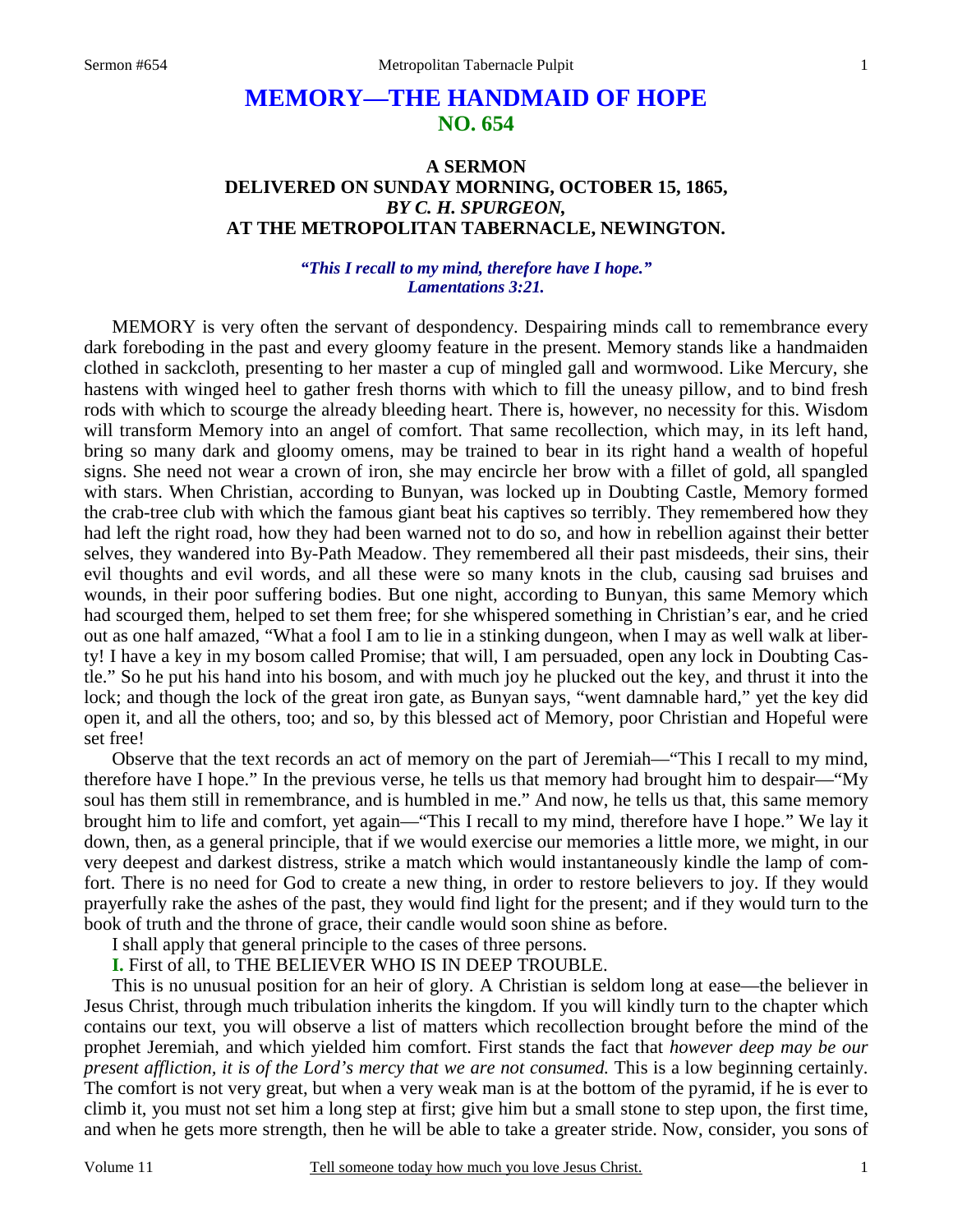sorrow, where you might have been. Look down now through the gloomy portals of the grave, to that realm of darkness which is as the Valley of the Shadow of Death, full of confusion, and without any order. Can you discern the sound as of the rushing to and fro of hosts of guilty and tormented spirits? Do you hear their sorrowful wailing, and their fearful gnashing of teeth? Can your ears endure to hear the clanking of their chains, or your eyes to see the fury of the flames? They are forever, forever, forever shut out from the presence of God, and shut in with devils and despair! They lie in flames of misery so terrible that the dream of a despairing maniac cannot realize their woe. God has cast them away, and pronounced His curse upon them, appointing them blackness of darkness forever. This might have been your lot. Contrast your present position with theirs, and you have cause rather to sing, than to lament! "Why should a living man complain?" Have you seen those foul dungeons of Venice? They are below the watermark of the canal, where, after winding through narrow, dark, stifling passages, you may creep into little cells in which a man can scarcely stand upright, where no ray of sunlight has ever entered since the foundations of the palace were laid! They are cold, foul, and black with damp and mildew the fit nursery of fever and abode of death!

 And yet, those places it would be luxury to inhabit compared with the everlasting burnings of hell. It were an excess of luxury to lost spirits, if they could lie there with moss growing on their eyelids, in lonely misery, if they might but escape for a little season from a guilty conscience, and the wrath of God. Friend, you are neither in those dungeons nor yet in hell; therefore pluck up courage and say, "It is of the Lord's mercy we are not consumed, because His compassions fail not." Slender comfort this may be, but then, if this flame shall yield but little heat, it may lead to something better. When you are kindling your household fire, before which you hope to sit down with comfort, you do not first expect to kindle the lumps of coal, you set some lighter fuel in a blaze, and soon the more solid material yields a genial glow. So this thought, which may seem so light to you, may be as the kindling of a heavenly fire of comfort for you who now are shivering in your grief.

 Something better awaits us, for Jeremiah reminds us that there are some mercies, at any rate, which are still continued. *"His compassions fail not, they are new every morning: great is Your faithfulness."* You are very poor and have come down from wealth. This is very difficult; still, you are in good health. Just walk into the hospital, ask to be permitted to witness the work done in the operating room; sit down by one bedside and listen to the story of pain and weariness; and surely you will leave the hospital feeling, "I thank God that with all my poverty, I have not sickness to complain of, and therefore I will sing of the mercies which I enjoy." Are you sick, and have you dragged your weary body to this house this morning? Then I shall invite you to accompany me to those dark cellars and miserable attics, where poverty pines away in wretched unpitied obscurity in the heart of this great city; and if you note the hard-earned meal, too scant to yield sufficient refreshment, and the miserable heap of straw which is their only rest, you will escape from the foul den of filthy poverty, and say, "I will bear my sickness, for even that is better than filth, starvation, and nakedness." Evil your plight may be, but there are others in a still worse condition. You can always, if you open your eyes and choose to do so, see at least this cause for thankfulness—that you are not yet plunged into the lowest depth of misery.

 There is a very touching little story told, of a poor woman with two children who had not a bed for them to lie upon, and scarcely any clothes to cover them. In the depth of winter they were nearly frozen, and the mother took the door of a cellar off the hinges, and set it up before the corner where they crouched down to sleep that some of the draft and cold might be kept from them. One of the children whispered to her when she complained of how badly off they were, "Mother, what do those dear little children do, who have no cellar door to put up in front of them?" Even there, you see, the little heart found cause for thankfulness; and we, if we are driven to our worst extremity, will still honor God by thanking Him that His compassions fail not, but are new every morning. This, again, is not a very high step, but still, it is a little in advance over the other, and the weakest may readily reach it.

 The chapter offers us a third source of consolation. *"The Lord is my portion, says my soul; therefore will I hope in Him.*" You have lost much Christian, but you have not lost your portion. Your God is your all; therefore, if you have lost all but God, still you have your all left, since God is all. The text does not say that God is a part of our portion, but the whole portion of our spirit. In Him we have all the riches of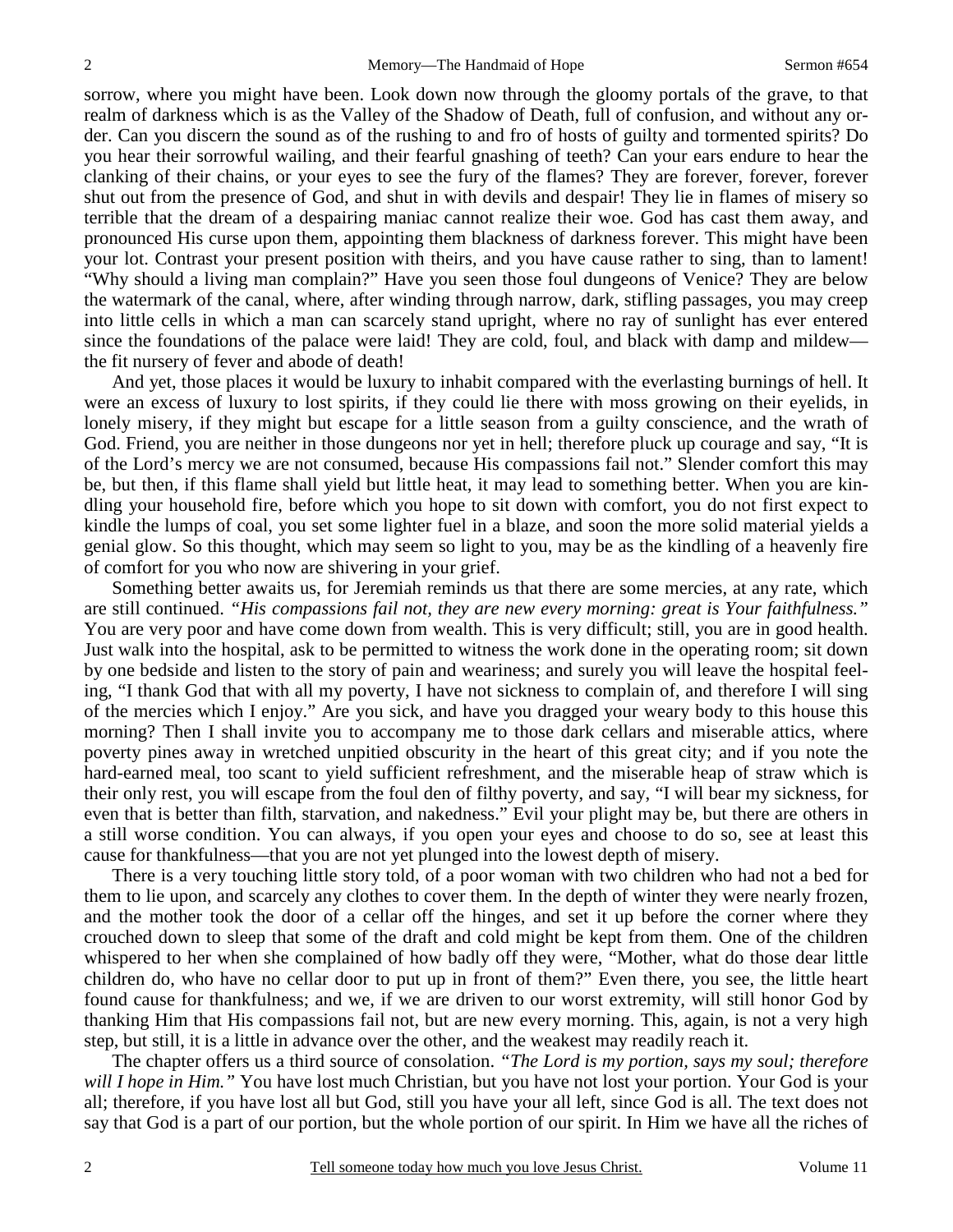our heart concentrated. How can we be bereaved since our Father lives? How can we be robbed since our treasure is on high? It is daylight and the sun is shining bright, and I have a candle lit, but someone blows it out. Shall I sit down and weep because my candle is extinguished? No, not while the sun shines. If God is my portion, if I lose some little earthly comfort I will not complain, for heavenly comfort remains. One of our kings, high and haughty in temper, had a quarrel with the citizens of London, and thought to alarm them by a dreadful threat that would cow the spirits of the bold citizens, for if they did not mind what they were doing, he would remove his Court from Westminster. Whereupon, the Lord Mayor begged to inquire whether His Majesty meant to take the Thames away, for so long as the river remained, His Majesty might take himself wherever he pleased! Even so, the world warns us, "You cannot hold out, you cannot rejoice—this trouble shall come and that adversity shall befall." We reply, "So long as you cannot take our Lord away, we will not complain." "Philosophers," said the wise man, "can dance without music." And true believers in God can rejoice when outward comforts fail them. He who drinks from the bottle, as did the son of the bondwoman, may have to complain of thirst; but he who dwells at the well as did Isaac, the child according to promise, he shall never know lack! God grant us grace, then, to rejoice in our deepest distress, because the Lord is our sure possession, our perpetual heritage of joy. We have now advanced to some degree of hope, but there are other steps to ascend.

 The prophet then reminds us of another channel of comfort, namely, that God is forevermore good to all who seek Him. *"The Lord is good unto them who wait for Him, to the soul that seeks Him."* Let Him smite ever so hard, yet if we can maintain the heavenly posture of prayer, we may rest assured that He will turn from blows to kisses. When a beggar wants alms, and is very needy, if he sees another beggar at the door of some great man, he will watch while he knocks, and when the door is opened and the man is liberally entertained, and generously helped, he who has been looking on knocks with boldness in his turn. My soul, are you very sad and very low this morning? The Lord is good to them who seek Him. Thousands have come from His door, but none have had reason to complain of a cold reception, for in every case, He has filled the hungry with good things. Therefore, my soul, go boldly and knock, for He gives liberally and upbraids not. In all states of dilemma or of difficulty, prayer is an available source. Bunyan tells us that when the City of Mansoul was besieged, it was the depth of winter and the roads were very bad, but even then, prayer could travel them; and I will venture to affirm that if all earthly roads were so bad that they could not be traveled, and if Mansoul were so surrounded that there was not a gap left through which we could break our way to get to the king, yet the road upwards would always be open. No enemy can barricade that; no blockading ships can sail between our souls and the haven of the mercy seat. The ship of prayer may sail through all temptations, doubts and fears, straight up to the throne of God; and though she may be outward bound with only griefs, and groans, and sighs, she shall return freighted with a wealth of blessings. There is hope then, Christian, for you are allowed *to pray—* 

#### *"The mercy seat is open still, Here let our souls retreat."*

We are getting into deeper water of joy, let us take another step, and this time we shall win still greater consolation, from the fact that it is good to be afflicted! *"It is good that a man should bear the yoke in his youth."* A little child needs to be coaxed to take its medicine. It may be very ill, and mother may assure it that this medicine will work its cure; but the child says, "No, it is so bitter, I cannot take it." But men need not thus to be persuaded. The bitter is nothing to them; they think of the health which it will bring, and so they take the draught, and do not even wince. Now we—if we are little children, and have not called to remembrance the fruit which affliction bears—may cry and murmur. But if we are men and women in Christ Jesus, and have learned that "All things work together for good to them who love God," we shall take the cup right cheerfully and willingly, and bless God for it. Why should I dread to descend the shaft of affliction if it leads me to the gold mine of spiritual experience? Why should I cry out if the sun of my prosperity goes down, if in the darkness of my adversity I shall be the better able to count the starry promises, with which my faithful God has been pleased to gem the sky? Go sun, for in your absence we shall see ten thousand suns! And when your blinding light is gone, we shall see worlds in the dark which were hidden from us by your light. Many a promise is written in sympathetic ink which you cannot read till the fire of trouble brings out the letters. "It is good for me that I have been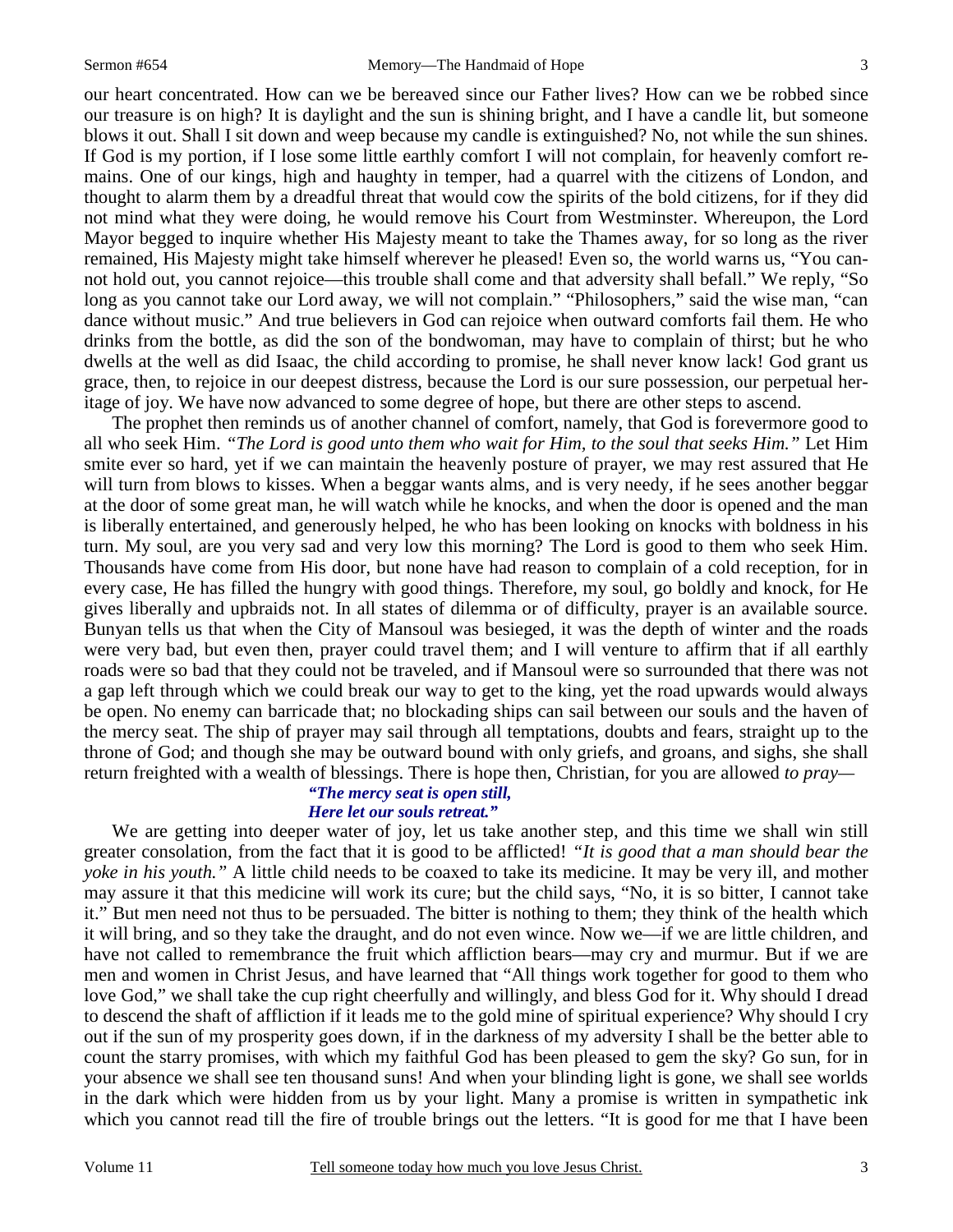afflicted that I might learn Your statutes." Beloved, Israel went into Egypt poor, but they came out of Egypt with jewels of silver and jewels of gold. They had worked, it is true, at the brick kilns, and suffered bitter bondage, but they were bettered by it; they came out enriched by all their tribulations.

 A child had a little garden in which it planted many flowers, but they never grew. She put them in, as she thought, tenderly and carefully, but they would not live. She sowed seeds and they sprang up, but very soon they withered away. So she ran to her father's gardener, and when he came to look at it, he said, "I will make it a nice garden for you that you may grow whatever you want." He fetched a pick, and when the little child saw the terrible pick, she was afraid for her little garden. The gardener struck his tool into the ground, and began to make the earth heave and shake, for his pickaxe had caught the edge of a huge stone which lay under almost all the little plot of ground. All the little flowers were turned out of their places and the garden spoiled for a season so that the little maid wept much. He told her he would make it a fair garden yet, and so he did, for having removed that stone which had prevented all the plants from striking root he soon filled the ground with flowers which lived and flourished. And so the Lord has come, and has turned up all the soil of your present comfort, to get rid of some big stone that was at the bottom of all your spiritual prosperity, and would not let your soul flourish. Do not weep with the child, but be comforted by the blessed results, and thank your Father's tender hand.

 One step more, and surely we shall then have good ground to rejoice. The chapter reminds us that these troubles do not last forever. When they have produced their proper result they will be removed, for *"The Lord will not cast off forever."* Who told you that the night would never end in day? Who told you that the sea would ebb out till there should be nothing left but a vast track of mud and sand? Who told you that the winter would proceed from frost to frost, from snow, and ice, and hail, to deeper snow, and yet more heavy tempest? Who told you this, I say? Do you not know that day follows night? That flood comes after ebb? That spring and summer succeed winter? Then have hope! Hope forever! God fails you not! Do you not know that your God loves you in the midst of all this? Mountains, when hidden in darkness, are as real as in daylight, and God's love is as true to you now as it was in your brightest moments. No father chastens always—he hates the rod as much as you do! He only cares to use it for that reason which should make you willing to receive it, namely, that it works your lasting good. You shall yet climb Jacob's ladder with the angels, and behold Him who sits at the top of it—your covenant God. You shall yet, amidst the splendors of eternity, forget the trials of time, or only remember them to bless the God who led you through them, and worked your lasting good by them! Come, sing on your bed! Rejoice amidst the flames! Make the wilderness blossom like the rose! Cause the desert to ring with your exalting joys! These light afflictions will soon be over, and then "Forever with the Lord," your bliss shall never wane!

 Thus, dear friends, memory may be as Coleridge calls it, "The bosom spring of joy," and when the Holy Spirit bends it to His service, it may be chief among earthly comforters.

**II.** For a short time, we will speak TO THE DOUBTING CHRISTIAN WHO HAS LOST HIS EV-IDENCES OF SALVATION.

 It is our habit, in our ministry, to avoid extremes as much as possible, and to keep to the narrow path of the truth of God. We believe in the doctrine of predestination, we believe in the doctrine of free agency, and we follow the narrow path between those mountains; so in all other truths of God. We know some who think that doubts are not sins—we regret their thinking that. We know others who believe doubts to be impossible where there is any faith—we cannot agree with them. We have heard of persons ridiculing that very sweet and admirable hymn, beginning—

#### *"'Tis a point I long to know."*

We dare not ridicule it ourselves, for we have often had to sing it—we wish it were not so, but we are compelled to confess that doubts have vexed us. The true position, with regard to the doubts and fears of believers, is just this—that they are sinful, and are not to be cultivated, but to be avoided; but that, more or less, most of Christians do suffer them, and that they are no proof of a man's being destitute of faith, for the very best of Christians have been subject to them. To you who are laboring under anxious thought I now address myself.

4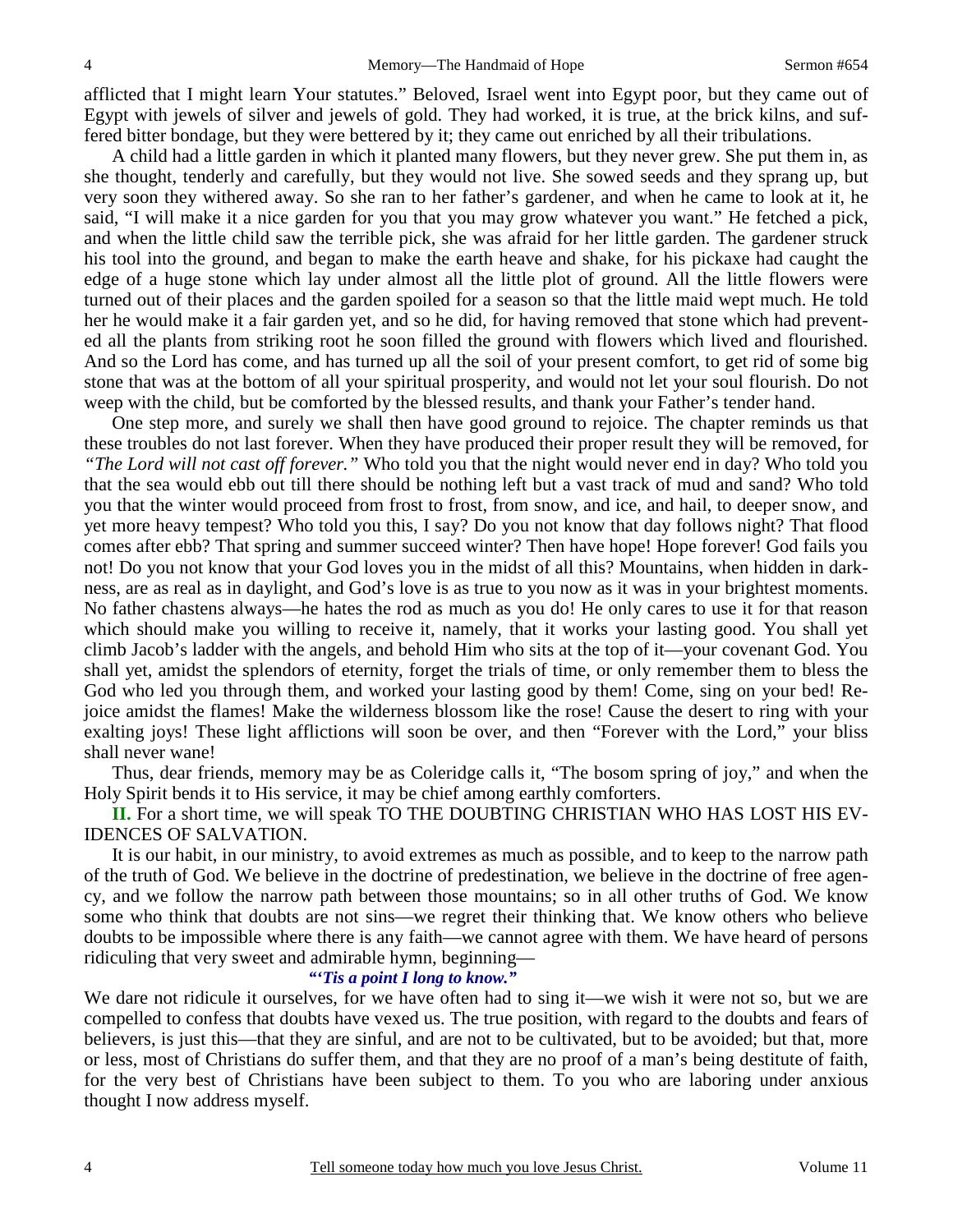5

 Let me *bid you to remember in the first place matters of the past.* Shall I pause and let your heart talk to you? Do you remember the place, the spot of ground where Jesus first met with you? Perhaps you do not. Well, do you remember happy seasons when He has brought you to the banqueting house? Cannot you remember gracious deliverances? "I was brought low and He helped *me."* "You have been *my* help." When you were in those past circumstances, you thought yourselves in overwhelming trouble. You have passed through them, and cannot you find comfort in them? At the south of Africa the sea was generally so stormy that when the frail boats of the Portuguese went sailing south, they named it the Cape of Storms; but after that cape had been well rounded by bolder navigators, they named it the Cape of Good Hope. In your experience you had many Capes of Storms, but you have weathered them all, and now, let them be a, Capes of Good Hopes, to you. Remember, "You have been my help, therefore in the shadow of Your wings will I rejoice." Say with David, "Why are you cast down, O my soul, why are you disquieted in me? Hope you in God, for I shall yet praise Him." Do I not remember this day some Hill Mizars, where my soul has had such sweet fellowship with God, that she thought herself in heaven? Can I not remember moments of awful agony of soul, when in an instant my spirit leaped to the topmost heights of ecstasy at the mention of my Savior's name? Have there not been times with me at the Lord's table, in private prayer, and in listening to His Word, when I could say—

*"My willing soul would stay In such a frame as this, And sit and sing herself away, To everlasting bliss"? "Did Jesus once upon me shine,* 

Well, let me remember this, and have hope, for-

*Then Jesus is forever mine!"* 

He never loved where He afterwards hates; His will never changes. It is not possible that He who said, "I have engraved you upon the palms of My hands," should ever forget or cast away those who once were dear to Him.

 Possibly, however, that may not be the means of comfort to some of you. Recall, I pray, the fact that *others have found the Lord true to them.* They cried to God and He delivered *them*. Do you not remember your mother? She is now in heaven, and you her son are toiling and struggling onward here below. Do not you recollect what she told you before she died? She said God had been faithful and true to her. She was left a widow, and you were but a child then, and she told you how God provided for her, and for you, and the rest of that little needy family in answer to her pleadings. Do you believe your mother's testimony, and will you not rest with your mother's faith upon your mother's God? There are gray heads here who would, if it were the proper season, testify to you that in an experience of 50 and 60 years in which they have walked before the Lord in the land of the living, they cannot put their finger upon any date and say, "Here God was unfaithful," or, "Here He left me in the time of trouble." I, who am but young, have passed through many and sore tribulations after my sort, and can say and must say it, for if I speak not, the timbers of this house might cry out against my ungrateful silence—He is a faithful God, and He remembers His servants, and leaves them not in the hour of their trouble. Hearing our testimonies, cannot you say in the words of the text, "This I recall to my mind, therefore have I hope"?

 Remember, again, and perhaps this may be consolatory to you, that though you think you are not a child of God at all now, yet *if you look within, you will see some faint traces of the Holy Spirit's hand.* The complete picture of Christ is not there, but cannot you see the crayon sketch—the outline—the charcoal marks? "What," you say, "do you mean?" Do you want to be a Christian? Have you not desires after God? Cannot you say with the psalmist, "My heart and my flesh pants after God—after the living God"? Oh, I have often had to console myself with this, when I could not see a single Christian grace beaming in my spirit, I have had to say, "I know I shall never be satisfied until I get to be like my Lord." One thing I know, whereas I was blind, now I see—see enough, at least, to know my own defects, and emptiness, and misery; and I have just enough spiritual life to feel that I want more, and that I cannot be satisfied unless I have more. Well, now, where God the Holy Spirit has done as much as that, He will do more. Where He begins a good work, we are told He will carry it on and perfect it in the day of our Lord Jesus Christ. Call that to mind, brethren, and you may have hope.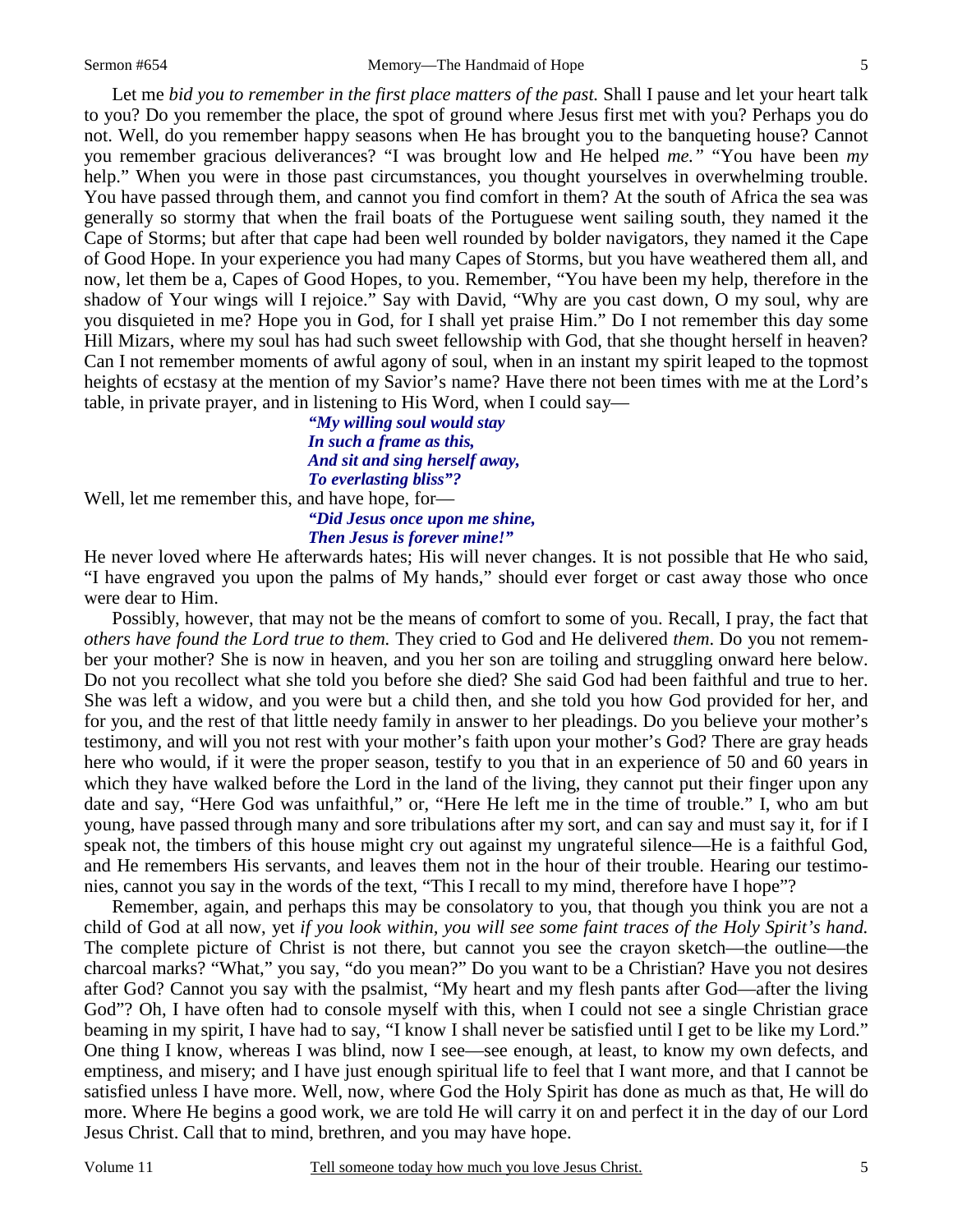But I would remind you that *there is a promise in this book that exactly describes and suits your case.* A young man had been left by his father heir of all his property, but an adversary disputed his right. The case was to come on in the court, and this young man, while he felt sure that he had a legal right to the whole, could not prove it. His legal adviser told him that there was more evidence needed than he could bring. How to get this evidence he did not know. He went to an old chest where his father had kept his papers, turned all out, and as he turned the writings over, and over, and over, there was an old parchment. He undid the red tape with great anxiety and there it was—the very thing he needed—his father's will—in which the estate was spoken of as being left entirely to himself. He went into court boldly enough with that! Now, when we get into doubts, it is a good thing to turn to this old book, and read until at last we can say, "That is it—that promise was made for me." Perhaps it may be this one— "When the poor and needy seek water, and there is none, and their tongue fails for thirst, I the Lord will hear them; I the God of Jacob will not forsake them." Or this one—"Whoever will, let him take the water of life freely." May I beg you to rummage the old book through? And you, poor doubting, despairing Christian, will soon stumble on some precious parchment, as it were, which God the Holy Spirit will make to you the title-deed of immortality and life.

 If these recollections should not suffice, I have one more. You look at me, and you open your ears to find what new thing I am going to tell you. No, I am going to tell you nothing new, but yet it is the best thing that was ever said out of heaven, *"Jesus Christ came into the world to save sinners."* You have heard that a thousand times—and is the best music you have ever heard! If I am not a saint, I am a sinner; and if I may not go to the throne of grace as a child, I will go as a sinner. A certain king was accustomed on set occasions to entertain all the beggars of the city. Around him sat his courtiers, all clothed in rich apparel; the beggars sat at the same table in their rags of poverty. Now, it came to pass, that on a certain day, one of the courtiers had spoiled his silken apparel so that he dared not put it on, and he felt, "I cannot go to the king's feast today, for my robe is foul." He sat weeping till the thought struck him, "Tomorrow, when the king holds his feast, some will come as courtiers happily decked in their beautiful array, and others will come and be made quite as welcome, who will be dressed in rags. Well, well," he said, "as long as I may see the king's face and sit at the king's table, I will enter with the beggars." So, without mourning because he had lost his silken habit, he put on the rags of a beggar, and he saw the king's face as well as if he had worn his scarlet and fine linen.

 My soul has done this full many a time, and I bid you do the same; if you cannot come as a saint, come as a sinner, only come, and you shall receive joy and peace. There was a lamentable accident which occurred in the North in one of the coal pits, when a considerable number of miners were down below, when the top of the pit fell in, and the shaft was completely blocked up. Those who were down below sat together in the dark, and sang and prayed. They gathered to a spot where the last remains of air below could be breathed. There they sat and sang after the lights had gone out, because the air would not support the flame. They were in total darkness, but one of them said he had heard that there was a connection between that pit and an old pit that had been worked years ago. He said it was a low passage, through which a man might get by crawling all the way, lying flat upon the ground—he would go and see—the passage was very long, but they crept through it, and at last they came out to light at the bottom of the other pit and their lives were saved. If my present way to Christ as a saint gets blocked up, if I cannot go straight up the shaft, and see the light of my Father up yonder, there is an old working, the old fashioned way by which sinners go, by which poor thieves go, by which harlots go—come, I will crawl along lowly and humbly, flat upon the ground—I will crawl along till I see my Father, and cry, "Father, I am not worthy to be called Your son; make me as one of Your hired servants, as long as I may but dwell in Your house."

 In your very worst case you can still come as *sinners*. Jesus "Christ came into the world to save sinners," call this to mind and you may have hope.

**III.** I must have a few words with SEEKERS.

 Always in this congregation we have some who are seeking the Lord—would to God we had many more! It were glorious preaching if all were either seeking or had found. If it were not for the mixed multitude who neither seek nor find, our work were easy work, indeed. Some of you are seeking God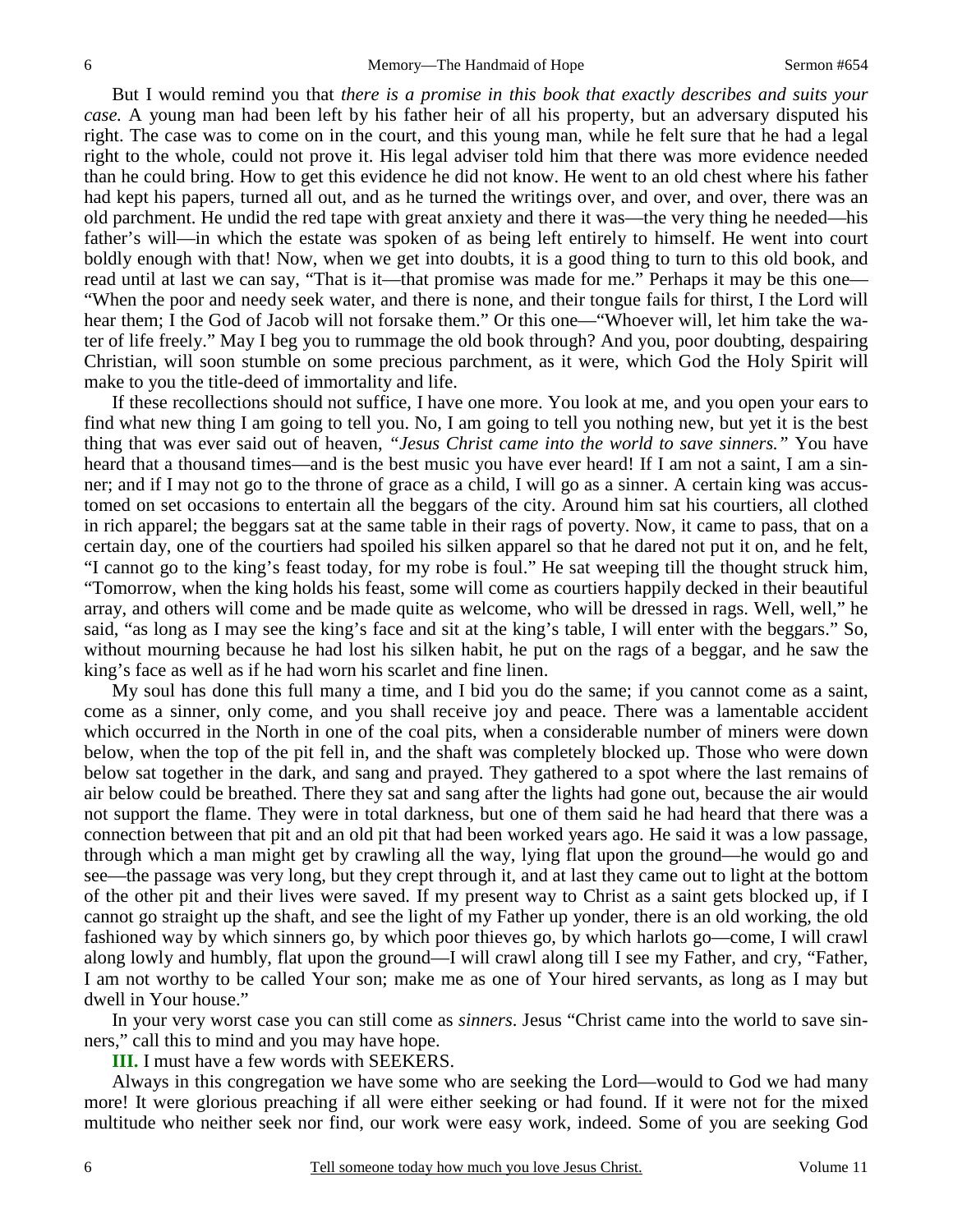today, and you are very much troubled with the fear that you cannot be saved. I will have a few words with you, to recall to mind, some commonplace truths of God which may give you hope.

 First of all, some of you are troubled about the *doctrine of election.* I cannot this morning explain it to you. I believe it and receive it with joy, and you may rest assured, however much it troubles you, it is true. Though you may not like it, it is true, and remember, it is not a matter of opinion as to what you like or do not like*,* as to what you think or do not think*,* you must turn to the Bible, and if you find it there you must believe it. Listen to me. You have got an idea that some persons will be sent to hell, merely and only because it is the will of God that they should be sent there. Throw the idea overboard, because it is a very wicked one, and is not to be found in Scripture. There could not be a hell inside the man's conscience, who knew that he was wretched merely because God willed he should be, for the very essence of hell is sin*,* and a sense of having willfully committed it. There could not be the flames of hell if there were not this conviction on the mind of the person suffering it, "I knew my duty, but I did it not—I willfully sinned against God, and I am here not because of anything He did or did not do, but because of my own sin." If you drive that dark thought away, you may be on the road to comfort. Remember again, that whatever the doctrine of election may be or may not be, there is a free invitation in the gospel given to needy sinners, "Whoever will, let him take of the water of life freely."

 Now you may say, "I cannot reconcile the two." There are a great many other things that you cannot do. God knows where these two things meet though you do not, and I hope you do not intend to wait till you are a philosopher before you will be saved, because it is likely enough that while you are trying to be wise by persistently remaining a practical fool, you will find yourself in hell, where your wisdom will not be of any use to you. God commands you to trust Christ, and promises that all believers shall be saved. Leave your difficulties till you have trusted Christ, and then you will be in a capacity to understand them better than you do now. In order to understand gospel doctrine, you must believe in Christ first. What does Christ say, "No man comes unto the Father but by Me." Now election is the Father's work. The Father chooses sinners; Christ makes the atonement. You must go, then, to Christ the atoning Sacrifice before you can understand the Father as the electing God. Do not persist in going to the Father first. Go to the Son as He tells you.

 Once more, remember that even if your own idea of the doctrine of election were the truth, yet if it were so, you can but perish should you seek the Lord—

> *"I can but perish if I go, I am resolved to try; For if I stay away I know, I must forever die. But if I die with mercy sought, When I the King have tried, That were to die, delightful thought, As sinner never died."*

Trust Christ even if you should perish, and you shall never perish if you trust in Him.

 Well, if that difficulty were removed, I can suppose another, saying, "Ah, but my case is of *great sin."* Recall this to mind, and you will have hope, namely, that "Jesus Christ came into the world to save sinners, of whom," Paul says, "I am chief." "I am chief." Paul was the chief of sinners, and he went through the door of mercy; and now there can be none greater than the chief, and where the chief went through you can go through! If the chief of sinners has been saved; why not you? Why not you?

 We heard Mr. Offord say the other day that he knew a good woman who, when the Salt-Ash Bridge was made down at Plymouth, would not go on it. She said she did not believe it was safe. She saw locomotive engines and trains go over it so that the bridge sustained hundreds of tons at a time, but she shook her head and said she wondered people were so immensely presumptuous as to cross it. When the bridge was totally clear and not an engine on it, she was asked if she would not walk on it then. Well, she did venture a little way, but she trembled all the while for fear her weight should make it fall. It could bear hundreds of tons of steel, but it could not bear her. You great sinner, it is much the same case with you. The stupendous bridge which Christ has flung across the wrath of God will bear the weight of